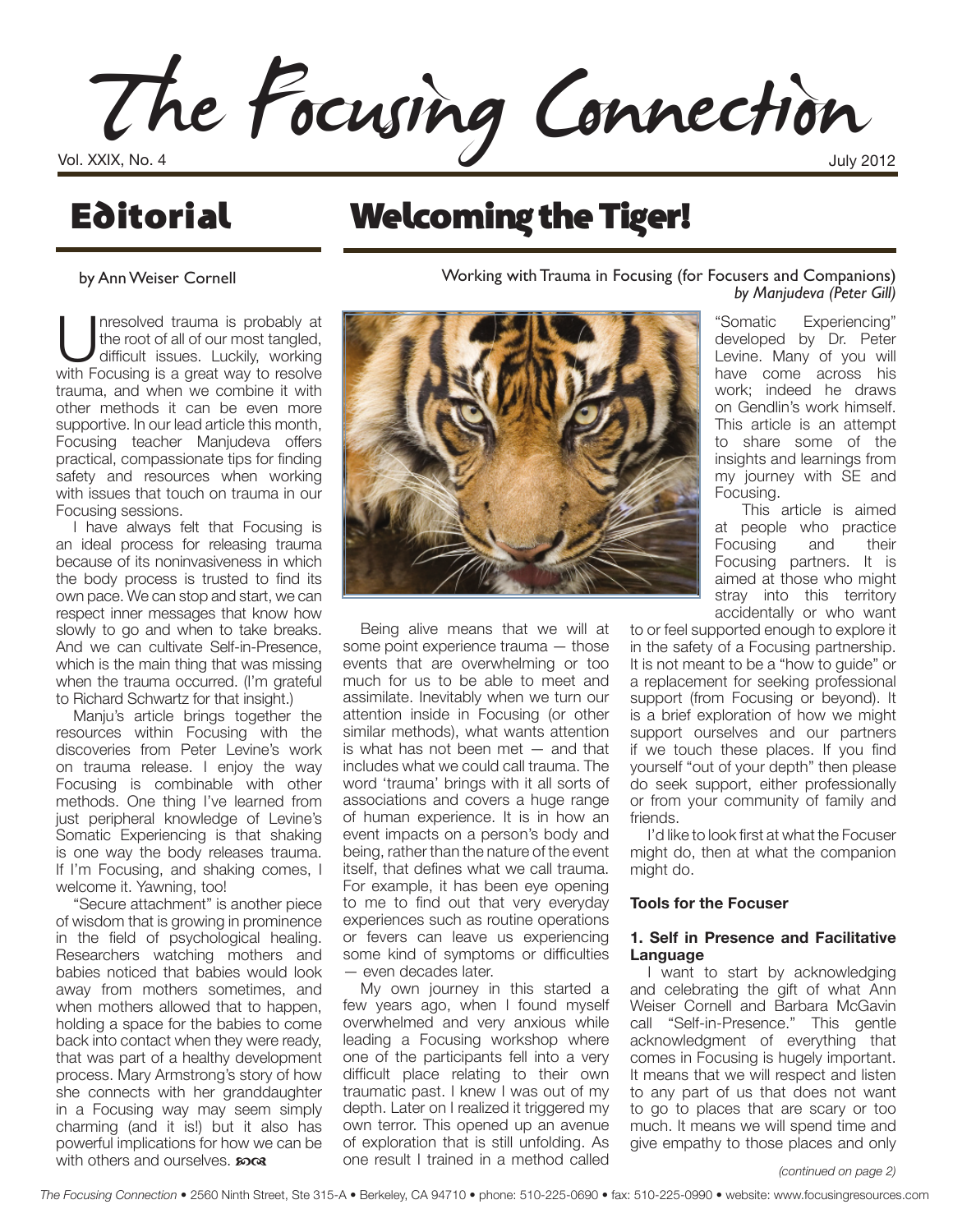The Focusing<br>Connection

is published six times a year by Focusing Resources. It is written by and for people using Focusing in their lives. Letters and articles are invited on any subject of interest to focusers.

Editor: Ann Weiser Cornell Design & Production: Shannon Crossman

#### Editorial Board:

John Amodeo, Graton, CA Mary Armstrong, Toronto, ON, Canada Reva Bernstein, Oceanside, CA Rev. Peter A. Campbell, Sonora, CA Francesca Castaldi, Oakland, CA Barbara Dickinson, Denville, NJ Glenn Fleisch, Mill Valley, CA Rob Foxcroft, Glasgow, Scotland Dana Ganihar, Upper Galilee, Israel Eugene Gendlin, New York, NY Mary Hendricks Gendlin, Wesley Hills, NY Bala Jaison, Toronto, ON, Canada Mary Jennings, Dublin, Ireland Elmar Kruithoff, Copenhagen, Denmark Larry Letich, New Market, MD Barbara McGavin, Bath, England Rev. Edwin M. McMahon, Sonora, CA Suzanne Noël, San Jose, Costa Rica Patricia Omidian, Karachi, Pakistan Bebe Simon, Oak Park, IL Wilja Westerhof, Ruinerwold, Netherlands

**Electronic and Print subscriptions** are available. For pricing or to order, please visit: http://www.focusingresources.com/ materials/tfc.html. **Back issues** are \$3.00 each (\$3.50 overseas airmail). A back issue index and quantity discounts are available at: http://www.focusingresources.com/materials/tfcbackissues.html

Authors of published letters receive a six month subscription; authors of published articles receive ten free copies of the issue in which the article appears, and a one year subscription.

Welcoming the Tiger from Page 1

When we find ourselves touching trauma, we might invite our body to show us what safe feels like, or sense it directly in the body.

go deeper when it feels right enough for all of us. This will help to keep us safe, which is a key factor in exploring this material. We have the wonderful capacity to "check inside." We might sense: "Is this OK to be with?" and really pay attention, listen to and respect what comes.

We have the the sensitive and supportive use of Facilitative language, that so helps us to develop a relationship with what is inside of us. And we have the use of invitational language, as a focuser and a companion.

#### **2. Sensing what feels most safe**  — **inviting a sense of what is most safe.**

The word "safe" has a particular feel to it. It differs from other words like "grounded" and even "OK." Something in us knows when we feel safe or not, in fact, something *very very* old in us knows that. This part of our brain and nervous system is millions of years old. How wise is that!

When we find ourselves touching trauma, we might invite our body to show us what safe feels like, or sense it directly in the body. I had a lovely example of this in my own Focusing, when my body gave me the symbol of being in the very bottom of the basement of a very tall building. At the top I could sense something very scary. I had just watched the film "Man on wire" the previous night  $-$  a film about an artist who tightrope walks between the twin towers in New York, without a safety net! He dances on them even. Yet in the session, I was at the bottom, as safe as can be, and could sense from there, the danger and strangely enough the beauty of what was happening up above. My body showed me both what

felt safe and something profound about what was scary. We might remember what safe feels like, and really take time to feel its qualities in the body.

#### **3. Resources — inner and outer**

I love this concept of resources. It is such a rich vein to explore. If we know we might be exploring something like a trauma place in Focusing, we could take some time (over many sessions even) exploring what are resources. In other words, what in your life, your experience and body right now supports you to feel safe? These can vary hugely. They might come from within, from the practical and simple contact with the floor or chair, or the flow of the breath. Maybe it comes through contact with a symbol. I still draw on a beautiful photo of a shaman I saw in a gallery in New York whilst on the way to the Focusing Summer School. Or it might be outside of us. We might sense the contact with the surroundings or the voice of our companion. Sometimes just the simple opening of our eyes (if they were closed) and looking around the room with our whole head and neck can bring a big relief. This movement is called orienting — and all animals use it: it's a way of knowing directly where we, and often brings an immediate sense of safety. At this point I want to say that sometimes the language of grounding does not work for some people. For some reason it does not always evoke a sense of safety in the system. One of the biggest resources we have is the sense of safety, kindness and non judgement that we have from our companion, something that, at the time of trauma, was almost definitely not present.

#### **4. Movement in the body**

Movement can be a huge resource in this area. It is easy to imagine how the lack of movement might be part of trauma (again imagine the rabbit). Apart from fight or flight, the other survival response we have is to freeze. It sounds counter intuitive, but again, it is an ancient part of our survival mechanism. For wild animals, freezing might fool the predator into thinking they are dead and also it functions as a final numbing of the senses so our end is not so painful. It is useful at the time of trauma, but in our life afterwards, in post traumatic stress, the body can tend to freeze easily, leaving us more easily overwhelmed and prone to more trauma even. Put simply, the opposite of freeze is movement. If we find ourselves

*(continued on page 4)*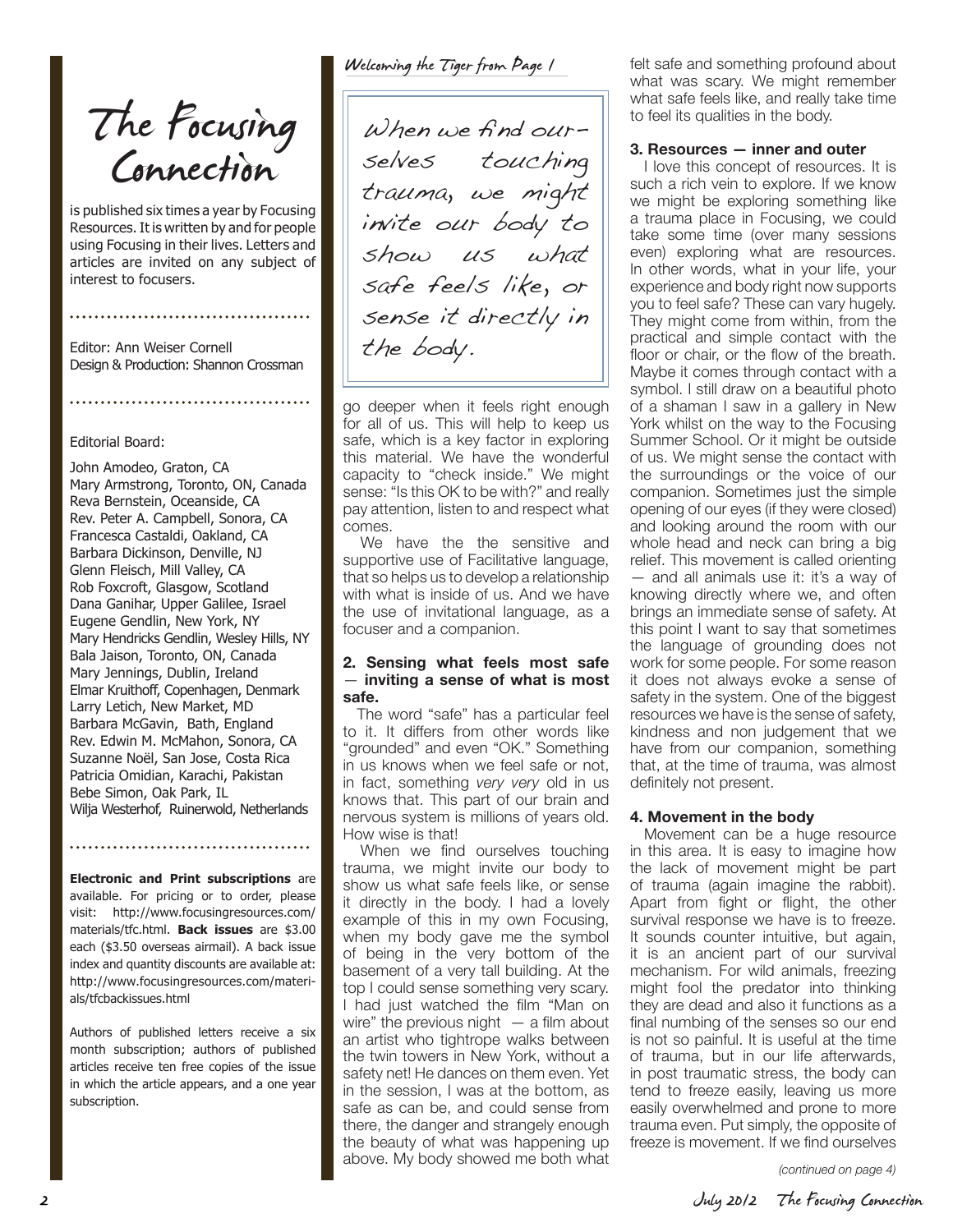# Focusing Listening with Babies



Not long ago Abigail, my first grandchild, came along to change my life. Join me now for a typical "empathic listening" session with Abigail.

Abigail is searching for connection. Her eyes scan my face. She makes eye contact, looking intently into my face. I'm beginning to understand that she really wants to understand who I am. For my part I, too, want to share more of her inner life. The problem is she has no words and we humans depend on speech to reach out to one another. Or do we? I'm struck by the thought that just because she can't say what she's thinking doesn't mean that a huge amount of observation and processing of information isn't going on in her sponge-like new brain. Science tells us that babies are far more aware than we ever dreamed.

I struggle with how to bridge the communication gap with my little granddaughter. I don't want to wait until she can talk to me. For decades I've taught listening skills. There must be a way Abigail and I can establish a wordless, empathic communication.

In regular adult empathic listening we tune into the other person, imagining as much as is possible what it's like to be that other person. We stay in touch with our own inner felt sense, like a fine-tuned instrument picking up on the other's emotional state. This is about far more that mere words. Sometimes words hardly matter. Could Abigail and I figure out how to do this?

We start one morning when Abigail is lying on the soft cushions of the sofa, chortling and shaking her favorite rattle. I move in close to her, looking down at her face, seeking her permission to pick her up. Her wise eyes search my face, wondering what's about to happen, then she reaches up to touch my face. I take her on my lap and wait for her to begin our listening session.

At last she makes a clucking sound. Maintaining eye contact I imitate her cluck. For a second she is thoughtful. Then she makes a dental dddddda. I do the same. Abigail says mamamamaaaa. I echo her. Several more sounds continue as Abigail "speaks" and I respond empathically. At last, she makes a funny sound, a "raspberry." I return the rude sound and Abigail laughs and laughs. She's been heard. She reaches for my face again and pulls my hair while I kiss her neck and cheeks. Together we collapse in joy, experiencing the intimacy of our connection.

This continues on a daily basis. I'm careful to mirror back Abigail's hand movements, her facial expressions and her tone of voice. I'm responding with the same level of energy she sends out. As much as is possible I am experiencing how it feels to be Abigail and I'm letting her know, by resonating her feeling state, that I really care about how she feels and that I really want to know how she's experiencing her life.

Okay, so I've entered Abigail's inner life. Maybe she'd like to know more of what's happening inside me. We begin another day with waiting until Abigail signals that she's ready. I hold her close, then maintain eye contact. Again, she plays with my hair and snuggles her face into the nape of my neck.

I sit her on my lap where she can see my face.

#### *by Mary Armstrong*

"You're my wonderful A-Bi-Gail," I croon. … I'm Grandma Mary. … Grandma Mary loves you."

She looks blissful.

"I'm so glad you're here. I waited for you to come into my world. I waited for you" (kissing her face) "to be part of our family. I'm so glad you're here."

At this point Abigail looks away. She's telling me she can't tolerate any more emotional intensity. Oh good, that means she's learning to regulate her own affect.

Each day we are together we repeat more or less the same listening "protocol," if I can call it that. Below are the guidelines for Focusing Listening to  $B$ aby.  $x \circ \alpha$ 

#### **Guidelines for Focusing Listening to Baby.**

- 1) Wait until the baby shows he/ she is ready and interested in interacting with you.
- 2) Imitate the baby's sounds. Treat them as you would an adult's speech.
- 3) Mirror hand movements, facial expressions and any body language.
- 4) Be sensitive to and reflect feeling states.
- 5) When the baby turns away from you, respect his/her need to break off the intensity of the connection.

 *Mary Armstrong lives in Toronto and is the author of Confessions of a Trauma Therapist: A Memoir of Healing and Transformation. She may be reached at mary@marykarmstrong.com.*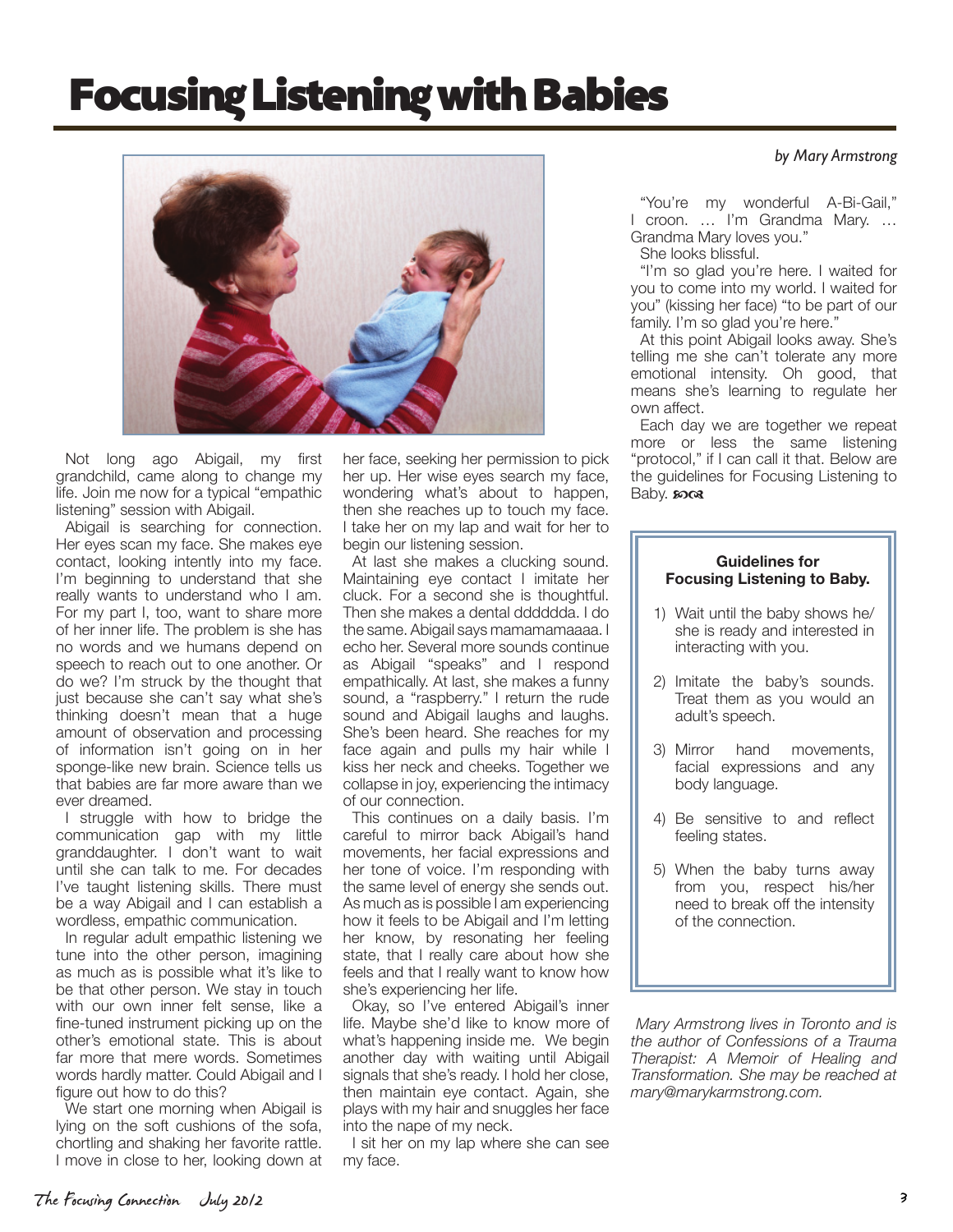#### Welcoming the Tiger from Page 2

very scared or near something like this. Move your body a little. Feel the legs, move the head and neck. Alternatively, sense for movement that wants to come. These might be spontaneous in nature or micro movements in the body. I am not inviting you to make it happen but to listen if it does. Maybe the body is showing us what wanted to happen (a running or escaping, some kind of fighting). Maybe the body is showing what resource was missing. Maybe some of the energy that was triggered at the time is releasing. Be curious.

#### **5. Symbols and metaphors.**

Sometimes the mind cannot encompass the hugeness of experience. This goes for many experiences, not just trauma. The only way we can meet it is through symbols. Our dreams speak to us in this way and if you are used to Focusing, you may well find this one of the main ways your body communicates (but not always and not in everyone). We might invite a symbol for all that we are sensing or that "whole big thing." Some invitations I find myself returning to are "how does all this feel in my inner landscape" or "if this whole thing was a landscape, what would it be like?" or "how is it to have this something here inside?" Each of these evokes a bigger landscape of holding. We might see a ship on a stormy ocean, or a huge boulder in a valley, or a volcano in a mountain range. A symbol like this can hold the largeness of the kinds of experience we meet in trauma in a manageable way.

The other invitation I love is imagining the "somethings" we meet as animals. What kind of animal is this? What mood is it in? What does it feel? Is it scared or hurt, is it looking for something? For me, the helpful thing about this is that animals do not have any self judgements about their behavior. Running or attacking, pining or self soothing – all of this is natural and right to them. Evoking an animal might remind us of this quality of self acceptance and animal knowing.

#### **6. My body is scared — meeting big sensations**

Something I found useful when meeting trauma was knowing that we might meet big feelings and big sensations. The forces and energies that are motivated in trauma are huge! We may meet somethings that are terrified, or rage-full or feel like they are disintegrating. We might sense



that directly in the body and it might be scary. It is good to remember how strong these can be on a physiological level. My SE teacher used to invite us to say "my body is scared but I am not. I found this really helpful (much like "something in me is scared"). Of course I am not inviting you to go anywhere you do not feel safe but more pointing towards what might happen.

#### **7. Appreciating any movements towards feeling OK, safe**

In my own Focusing I can tend to over-focus on what feels difficult and uncomfortable. Of course we need to include this in our awareness. The trouble is, when something is very difficult and big, we can lose sight of the rest of our experience; the well-used and apt phrase "rabbit in the headlights" captures this. Our awareness narrows to such a degree that we cannot see or sense anything else. This of course has a survival value! We do not want to be appreciating the flowers by the roadside when a car is hurtling towards us. But when we meet a moment like this again in Focusing, it can be so helpful to notice what in our bodies and experience feels safe or OK, or is moving in that direction. Our bodies are amazing self regulating organisms that have a knowing about where and what would feel safe (even if we did not achieve that at the time). Where in your body do you feel most easy or most strong? Where do you feel most alive? Where does the life flow in you? There is a force of healing in the body that is always there, always looking to keep you alive and well — even in the midst of trauma. I find it hopeful to remember this!

#### **8. Invitations**

I have noticed that once we have developed some trust inside through

regular Focusing, the body can be very responsive to invitations. We might invite for what support might be needed right now or "What might help me be with this?" or "What wants to happen right now?" or "What was needed or missing?"

#### **As the Companion**

Just like the Focuser, we have so many valuable tools already. So what I say always comes in addition to those. Again this is about either the times when we find that our Focusing partner has touched a trauma place or that they want to go there with you in a trusted safe partnership

#### **1. Checking in: before and after a session**

If we are in a regular partnership, and we are exploring these areas, we might simply check in with each other. Is this OK to go here today? Maybe as a companion you have had a wobbly day and you sense you would find it difficult to be present to your partner. You might share that with your partner. Check that you both feel safe.

After the session, you could share if we were OK with what happened.

#### **2. Grounding and centering, Self in Presence**

Your presence as a another human being is a gift to your partner. Together you can travel to the edges of that space we call trauma. Your voice, your body, your kindness and non judgemental presence, your ability to be with are all aspects of this gift. As well as this, there are times when we may want to really emphasize the qualities of Self-in-Presence. We might really connect with our own resources, the earth, or even your own symbol

*(continued on page 5)*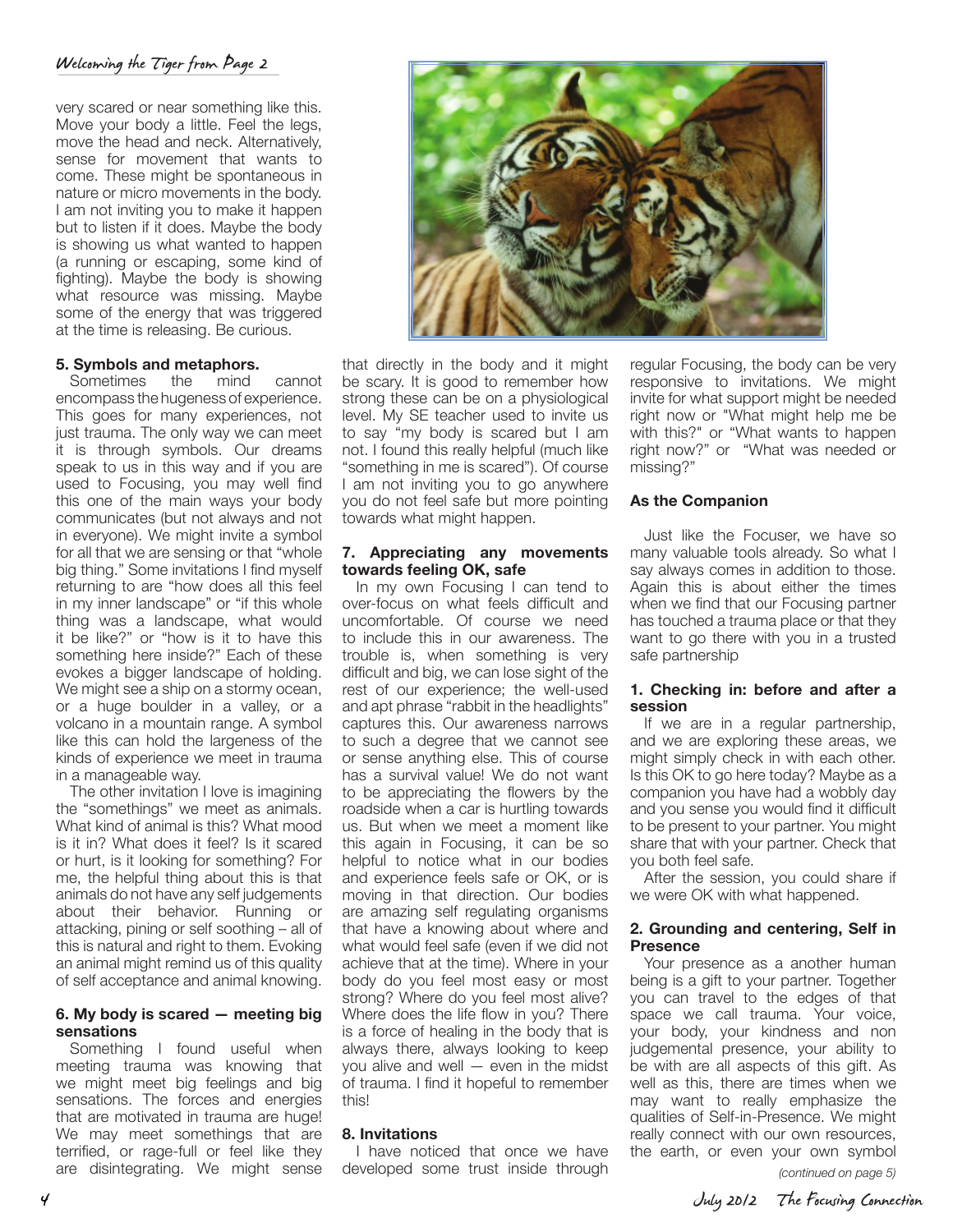#### Welcoming the Tiger from Page 4

of presence. All of this can be done without making it explicit. Speaking for myself, when I am listening to someone I often "resonate" with them, feel some sense of the emotion or body sense. When we are companioning someone in more scary places, it can help to "pull back" a bit and sense the resources in yourself more. Be there but add a little more emphasis to the qualities of safety and OK-ness in you — like ballast. The shorthand for all of this might be "Hold presence but don't merge."

#### **3. "We" language**

When we come across something that needs a lot of support, sometimes I have brought my own support explicitly into the session. Perhaps instead of saying "you might let it know that you are with it" you could say "let it know that we are with it." It makes it explicit that we are on the journey together, and some parts of us really want to know that. As I mentioned earlier, one of the characteristics of trauma is that is happens alone in some way, or no one was available afterwards. Evoking your presence as another kind companion can be so powerful.

#### **4. Trusting the body's process**

We all know as companions that we are not there to fix or solve, or give advice or interpretations. Of course we want to be helpful or supportive. At times when I feel a bit uncertain of what to do or say, I remember the healing qualities of the body, of the whole system. Something inside of them (and you!) knows what to do. As a Companion, we can remember to trust that.

These are a few of my learnings on the journey and I hope they have ben useful to you. It is important to say that the whole world of working with trauma is vast and complicated, rich and hugely challenging. What I say here cannot really convey all of what might be needed or met along your journey. You may need more support and I encourage you to find that, but one truth seems to shine through all of this is that something in us knows! – and if we really listen the gifts and healing will come, even from those places of overwhelm and trauma.  $\mathbf{z}$ 

*Manjudeva can be reached at manju@ livingfocusing.co.uk.*

## Gentle Listening

#### How Can Gentle Listening Make a Dent in a Tough World? *by Ann Weiser Cornell*

I received this question from a male reader: "Is there something 'unmanly' or 'feminine' about focusing, especially Inner Relationship Focusing? My inner voices berate me for being sometimes emotional/vulnerable instead of tough, brave, maybe even willing to hurt others unflinchingly to get what I want."

"Part of me is so wanting me NOT to be gentle with myself, because then I'll just be wet/weak/ – oh no, got to 'toughen up'. Beyond the inner voices are all those news items from around the world – brutal men are doing horrors and controlling multitudes – and I feel like I need an answer to them, for myself, and for the world. How can 'gentle listening' make a dent in the ways of the monsters who hold sway over so much of this world?"

#### **Here is what I wrote back to him:**

There is a type of part – a deeply frightened type of "Protector" part – that sees all vulnerability and gentleness as something dangerous to you. This springs from traumatic experiences in the past where vulnerable emotions were associated with being profoundly hurt. As a way of protecting you from being hurt again, this type of part seeks out what it calls "weakness" and tries to crush and even to destroy those sides of you.

Words like "unmanly" are used like "weak" or "defective" by this kind of part, to try to influence other parts of you and exile emotions it thinks will cause disaster.

Parents who are identified with this type of part in themselves may also treat their children this way – with tragic results. Patterns perpetuate through generations but they can also stop here.

If you have a part of you that berates you for being emotionally vulnerable instead of tough, brave, willing to hurt others, here is my suggestion: Be Selfin-Presence (grounded in your largest Self) and turn toward that berating part with compassion for how scared it must be feeling. It believes desperately that you need to "toughen up" because \_\_\_\_\_\_\_\_\_\_\_\_. (*Listen to it to find out* 

*... something like: it's afraid of what will happen to you if you are not tough.*)

Treating yourself with compassion is not a pattern for how you will treat tyranny and injustice in the world. There are no enemies inside you, no bad guys. No monsters. Only frightened children who need the interested company and safe space provided by *you*, Self-in-Presence.

In the outer world, there may well be enemies, if you want to use that word. There are people behaving in hurtful ways who need good, brave people to find ways to stop them.

Being gentle inside ourselves does *not* make us less able to stand up to injustice in the outer world... on the contrary. Making the inner world a safe place for our vulnerable parts is something that we do from a place of inner strength. That is the same strength that we carry into situations that need us to stand up for what is right and protect the innocent.

Living our lives as Self-in-Presence, we find ourselves reacting appropriately to the various situations we meet. Some require strong assertion, others require backing away and waiting for a better time to act. Having done Focusing a lot, we are in a better position to sense what response each situation requires. There is no rule that fits all situations.

The inner world, your own inner world, needs your compassionate company. The outer world needs various responses. As Self-in-Presence, you can discern and act in flow, in ways that fit appropriately each situation.  $\mathbf{z}$ 

*Ann Weiser Cornell is the editor of this newsletter. This article is adapted from Weekly Tip #300, October 4, 2011. Weekly Tips on Focusing may be subscribed to at http://www. focusingresources.com*